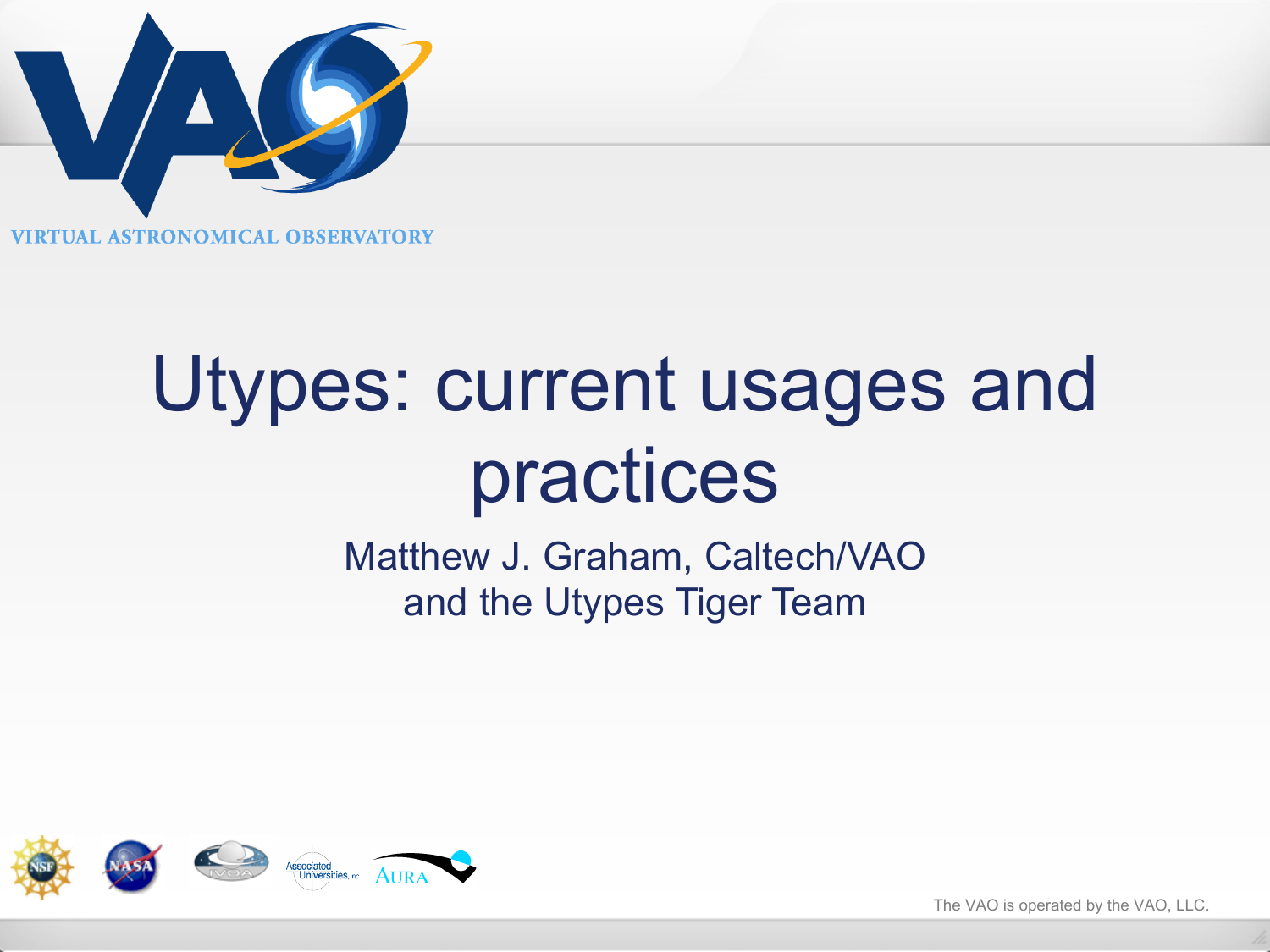#### *S* Overview

- Core part of the IVOA Architecture
- Currently lack a formal definition (only Utypes WD)
- Most general usage is an identifier for a concept defined with an IVOA data model, i.e. a label
- More specific usage is as a pointer (parseable identifier) to a data model concept, semantically equivalent to a URI or XPath in XML
- Also related practices about reuse, inheritance, extensibility, etc.
- A consistent (and formal) definition is required for interoperability and implementation reusability

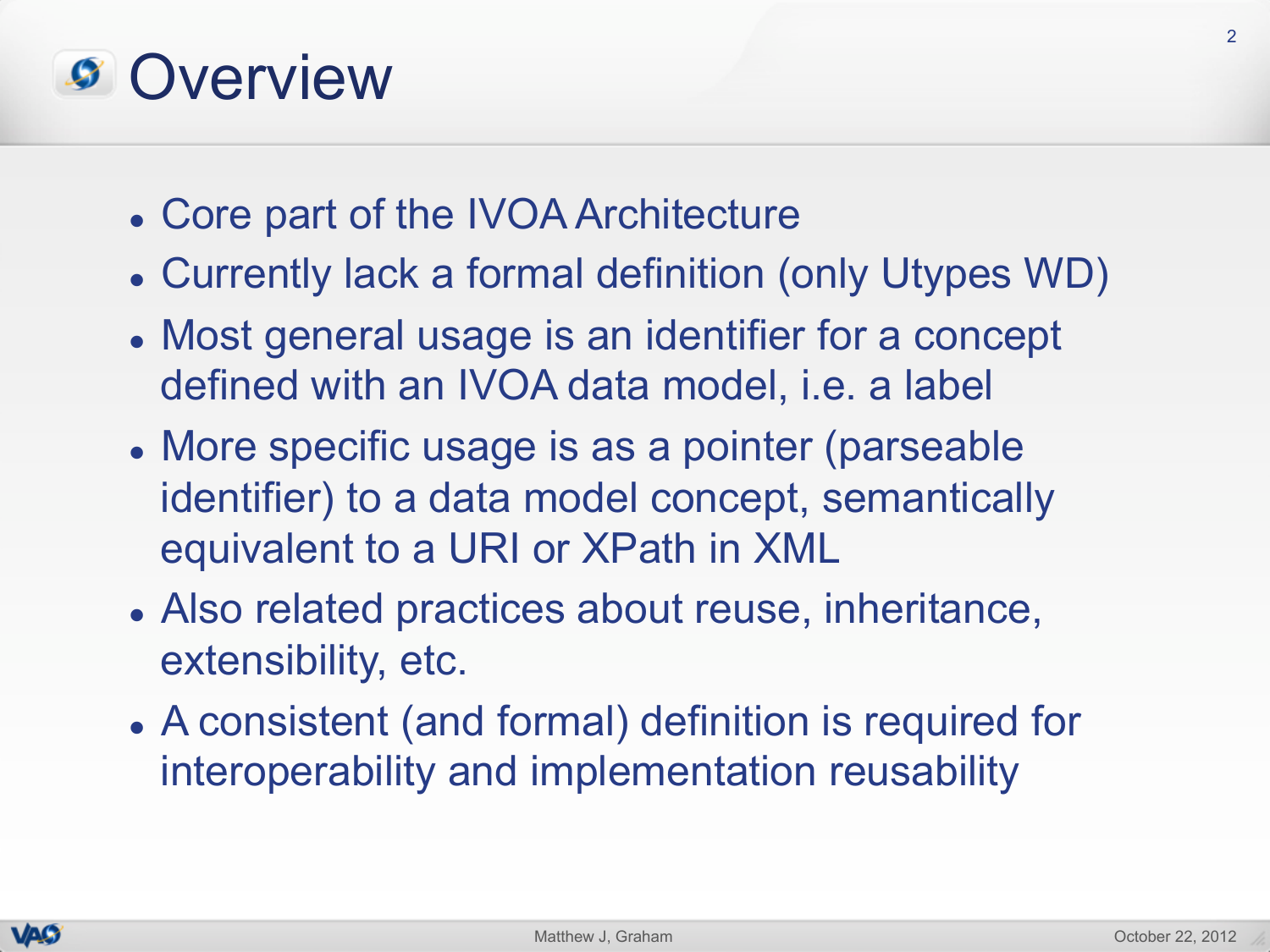#### Data Models - definition

- Spectrum 1.1:
	- Standard identifier for a data model field
	- Case-insensitive
	- Of the form "a.b.c.d" where "dots indicate a 'has-a' hierarchy"
	- Enumeration syntax for multiple instances same Utype
- Photometry:
	- "ns.a.b.c.d" form
- ObsCore
	- Camel case form with attributes of a class starting with a lower case letter
- Characterization:
	- "Built from the XML Schema representation of the model which already enforces a hierarchical structure"
	- "a.b.c.d" form "based on instance variable paths in the O-O DM"
- Simulation
	- "A pointer into a data model" that "should allow one to uniquely identify a concept in a data model"
	- Specifies a set of rules for deriving Utypes directly from a UML data model
	- Metamodelling with VO-URP

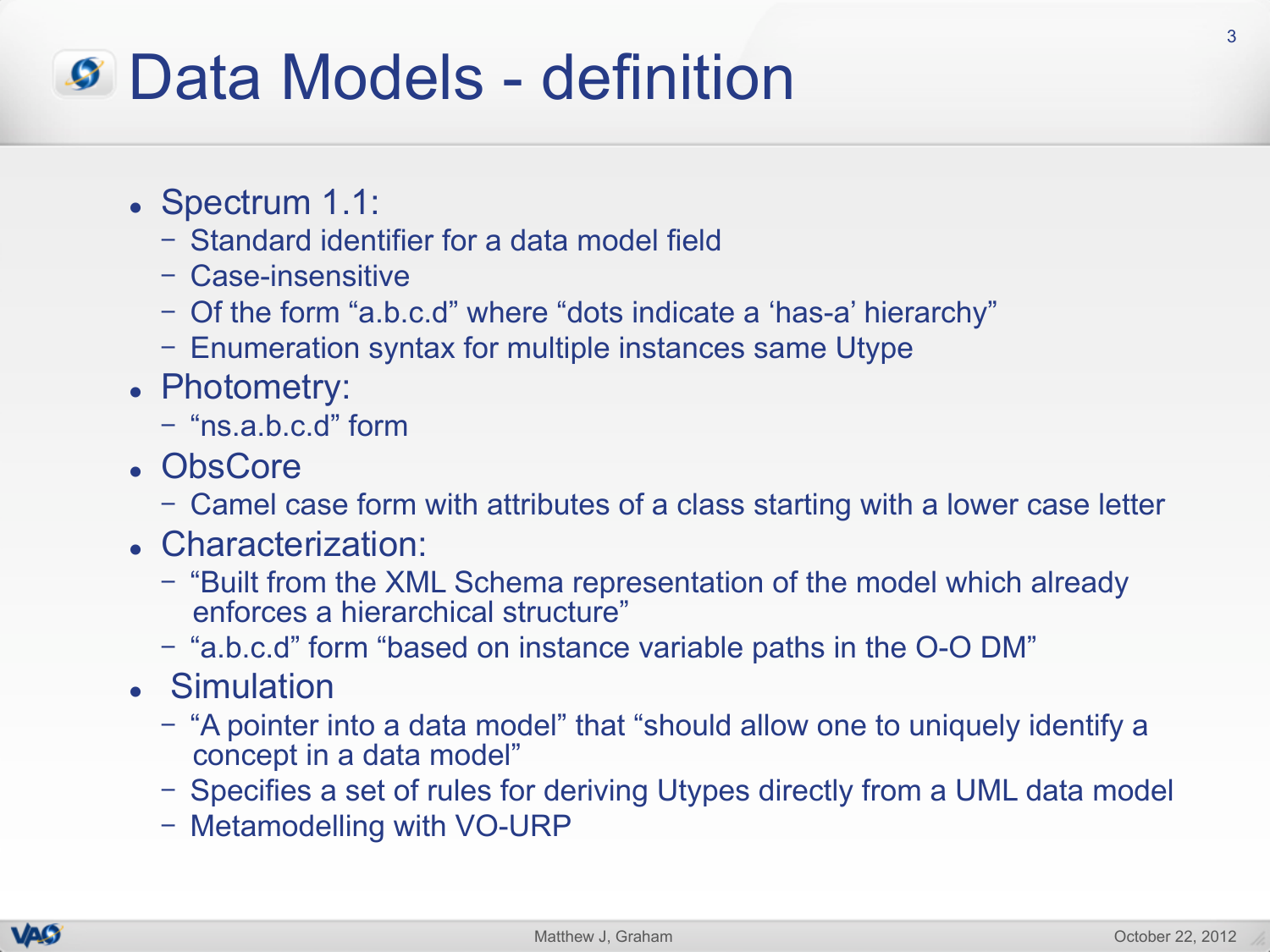#### Data Models – inheritance

- Spectrum 1.1:
	- Utypes have the same form except for leftmost element: "we say that SSA inherits the Spectrum model so 'SSA.' Utypes overlap with the 'Spectrum' ones"

=> b.c.d concept should be consistent across data models

- Top level use of Spectrum must be denoted using "spec:" namespace
- Photometry:
	- "Access class defined in ObsTAP and inherited from SSA": PhotometryFilter.transmissionCurve.Access.\*

=> field names must be unique across data models

- Extensibility
	- No specific mechanism described in standards

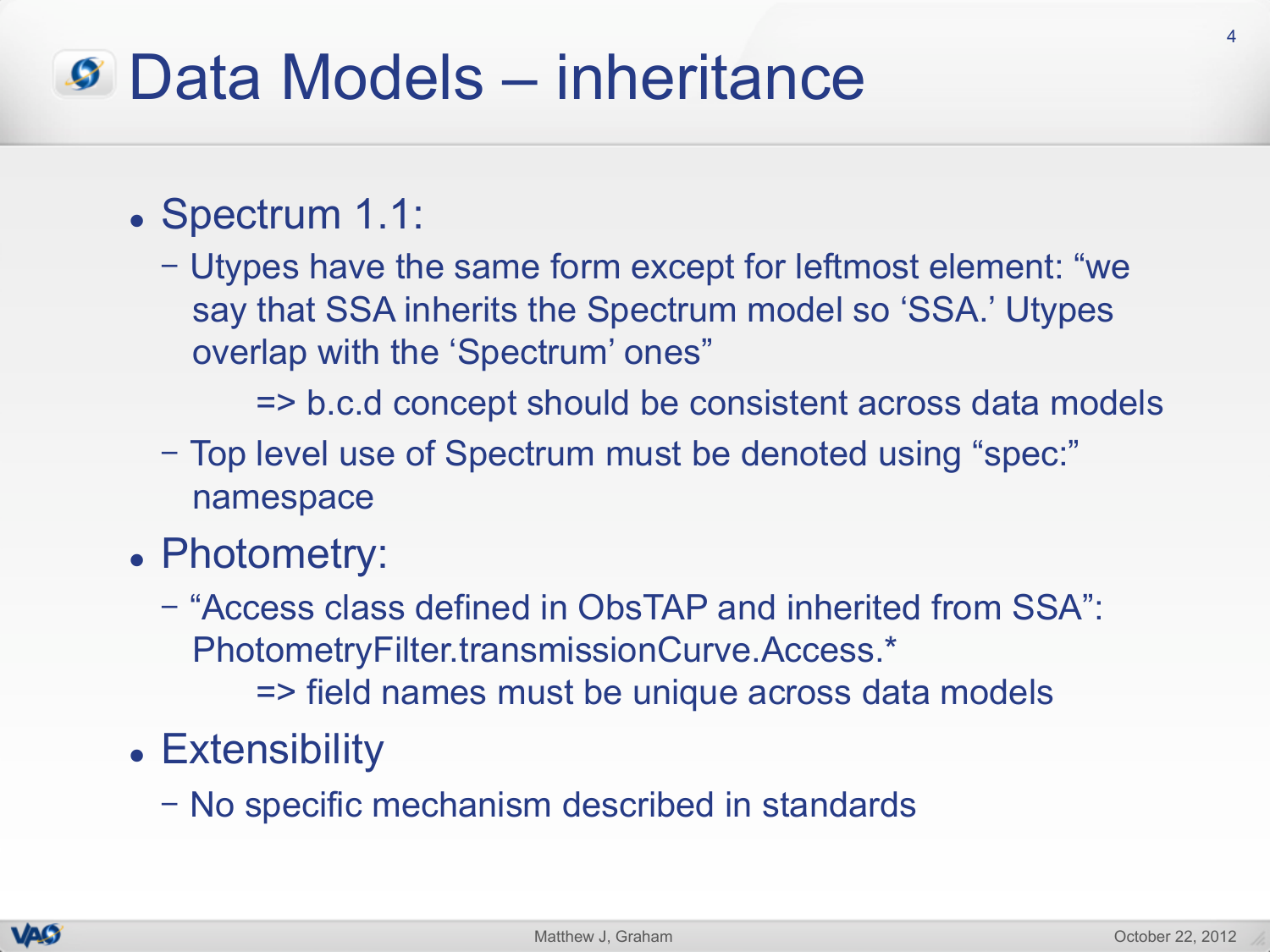## Data Access Layer

- $\cdot$  SSA 1.1:
	- Utypes are "pointers to data model elements" and a mechanism to "flatten a hierarchical data model so that all fields are represented by fixed strings in a flat namespace" but not viable for a complex data model
	- Constructed using "embedded period characters to delimit the fields of the Utype" – implies parsable Utypes
	- Defined within a single namespace: component-name.field-name; however, common concepts between Spectrum DM and SSA do not require "spectrum" prefix
	- Case-insensitive
	- Mechanism for having multiple equal Utypes in same file, e.g., when serializing multiple instance of a component data model as a VOTable
	- 2011 survey of Utype practices in SSA response documents showed rather inconsistent results
- $\blacksquare$  TAP:
	- Utypes are columns in TAP\_SCHEMA
	- Can be assigned to schemas, tables, columns and foreign keys

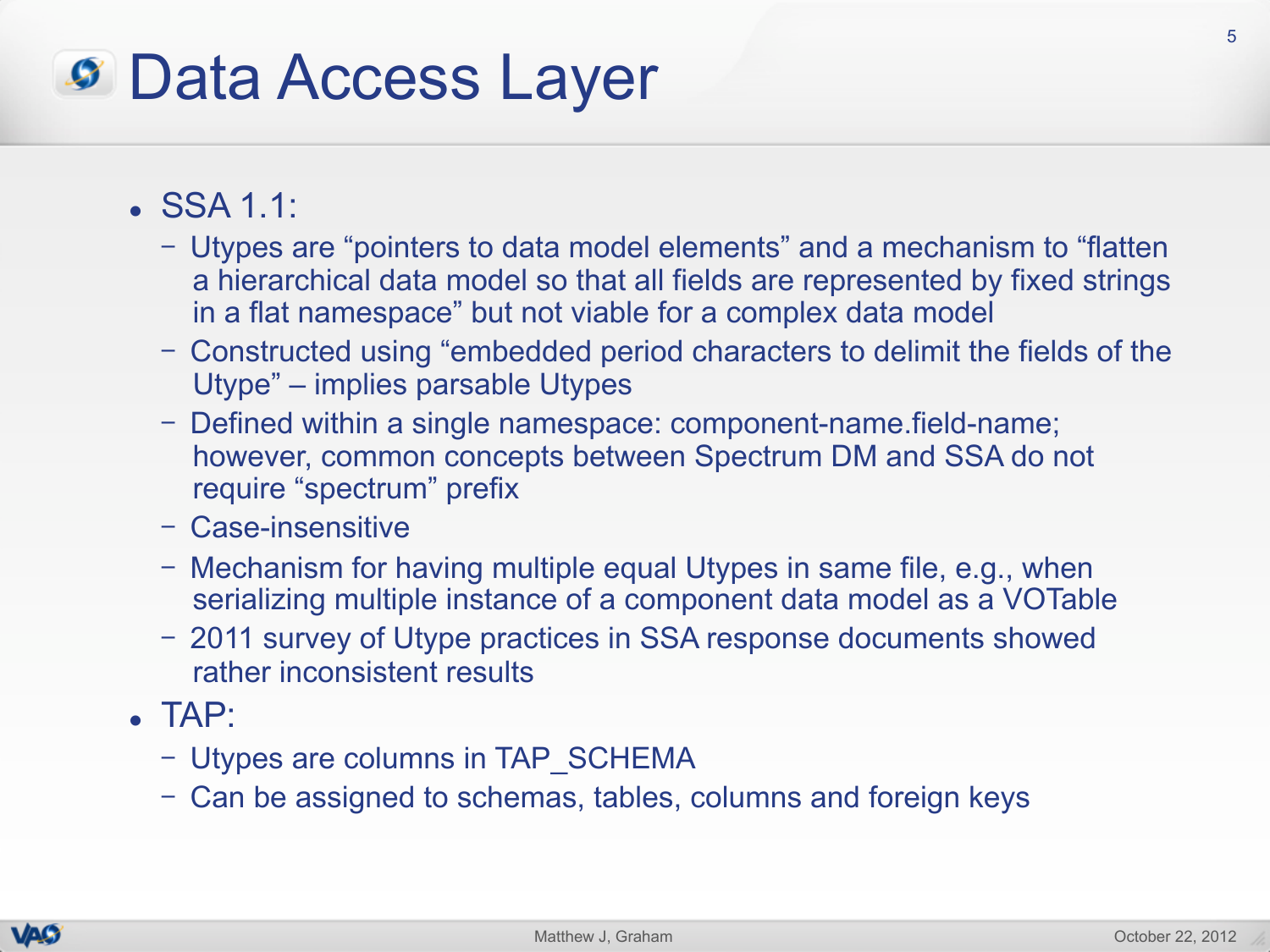# *S* Applications

- VOTable:
	- Utypes are an identifier for something in an external data model with the form: "datamodel\_identifer:role\_identifier"
	- "xmlns convention which specifies the URI of the data model cited" should be used: stc:AstroCoords.Position2D.Value2.C1
	- Attribute of FIELD, PARAM, FIELDref, PARAMref, RESOURCE, TABLE and GROUP since 1.1
- STC in VOTable (IVOA Note):
	- References to space-time coordinate metadata kept in GROUPs with a specific <prefix>DataModel.URI Utype
	- "Abusing XML namespace declaration for … binding data model names to URIs is explicitly discouraged"
	- Defined through XPaths into STC-X instance documents
- . SPLAT:
	- Case-insensitive matches suffix patterns in case-insensitive fashion when processing a SSA response
	- Within a spectrum, uses Utypes to locate flux and spectral axes and errors and units (case-insensitive and suffix rules)
	- Case-sensitive matches TABLE elements with "sed:Segment" Utype for VOTable spectra

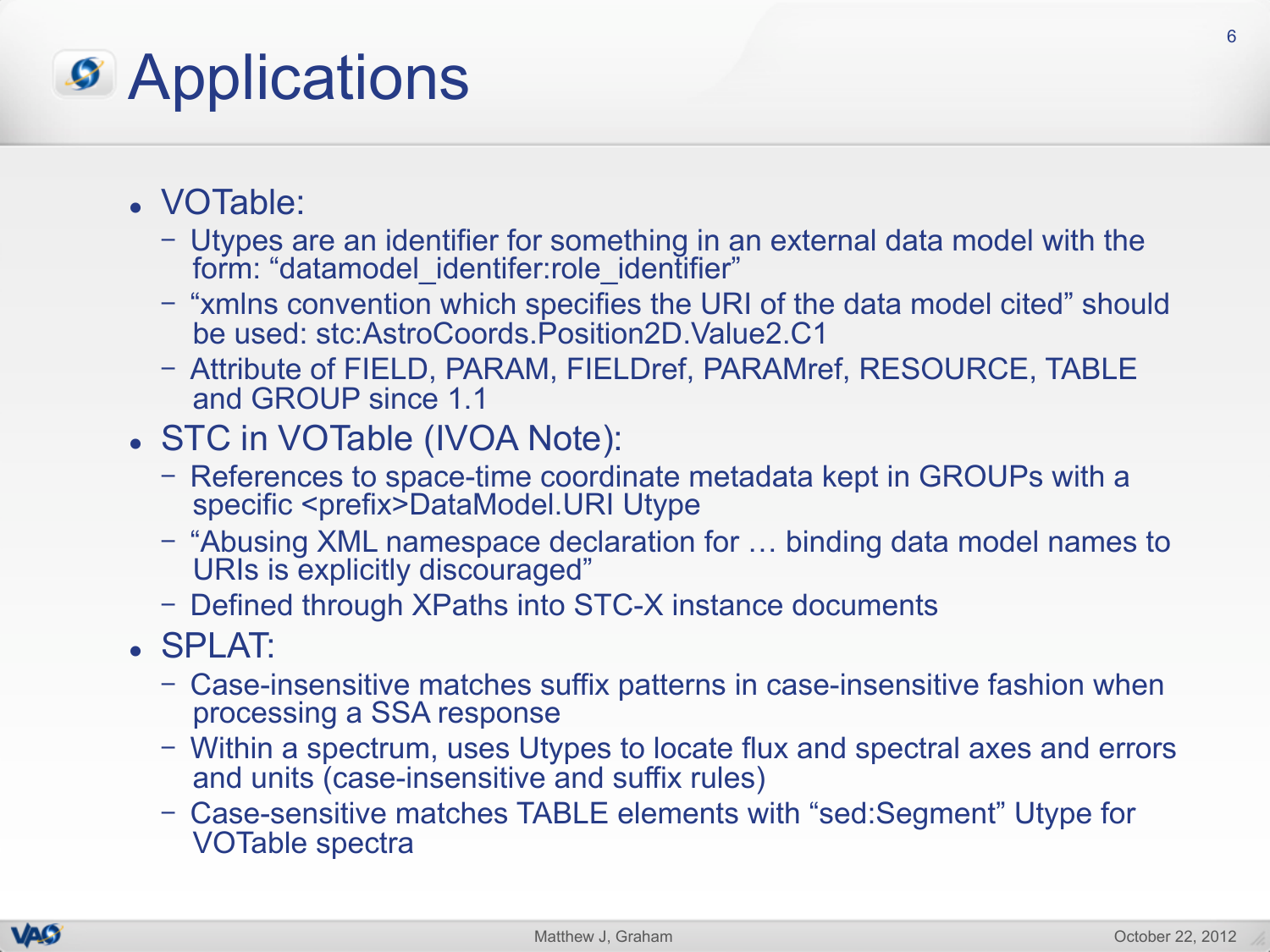# **S** Registry

- VODataService 1.1:
	- Utypes are "an identifier for a concept in a data model"
	- Utypes on schemas, tables, columns, and foreign keys (xs:token)
- Registry Interface 2.0:
	- Utypes are relative XPaths generated via XSLT operating on XSD
	- Link VOResource data model with columns in a set of database tables
	- Allow a representation of VOResource extensions without having to explicitly model all aspects of them
	- Requires lower-case on ingestion but is otherwise caseinsensitive

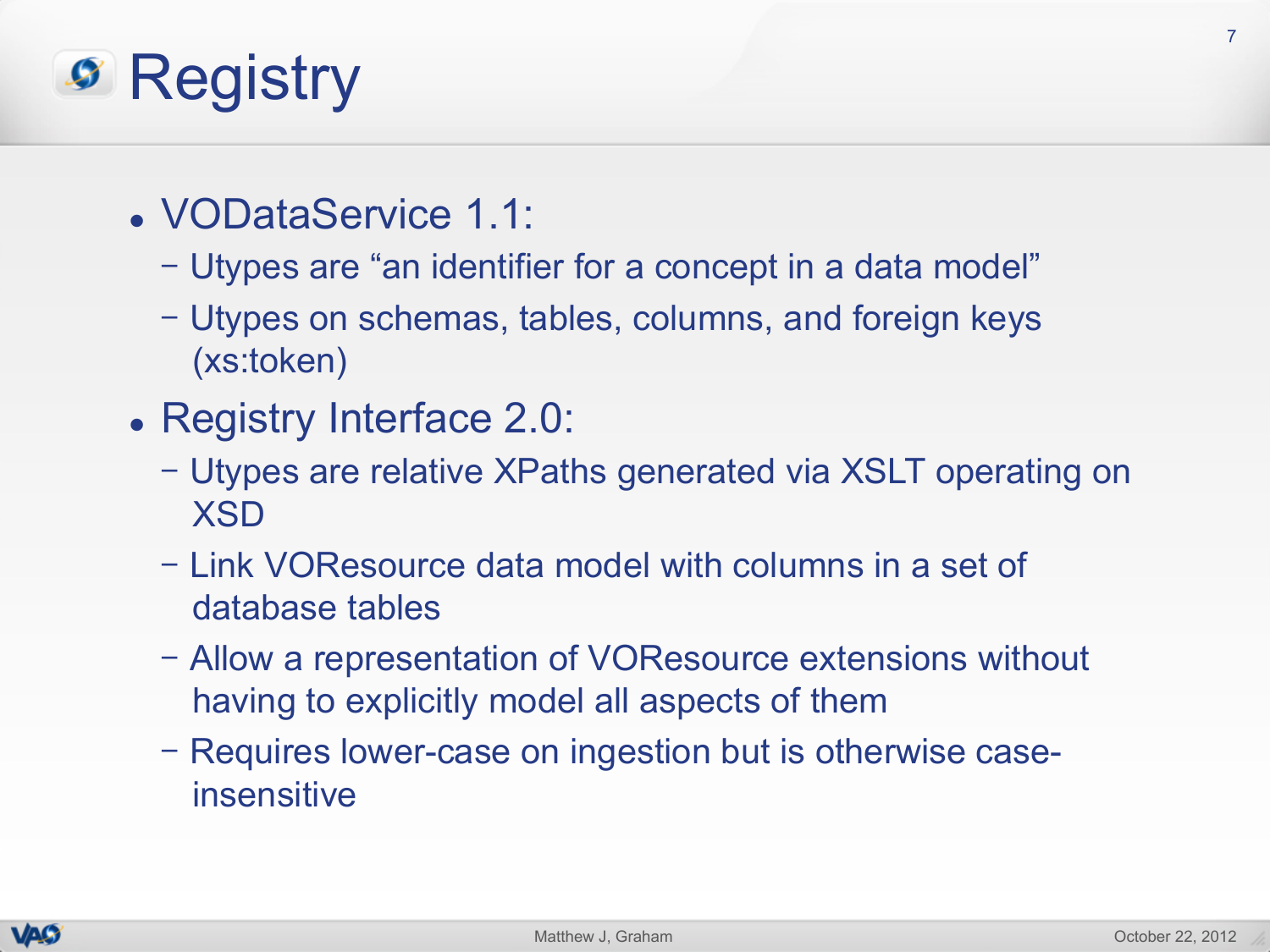## And the rest…

- **.** Semantics
	- Used in VOUnits to tie quantities with concepts
- VOEvent
	- Used in time series representations to link to concepts in time series data model
- <sup>l</sup> GWS
	- No usage of Utypes (yet?)